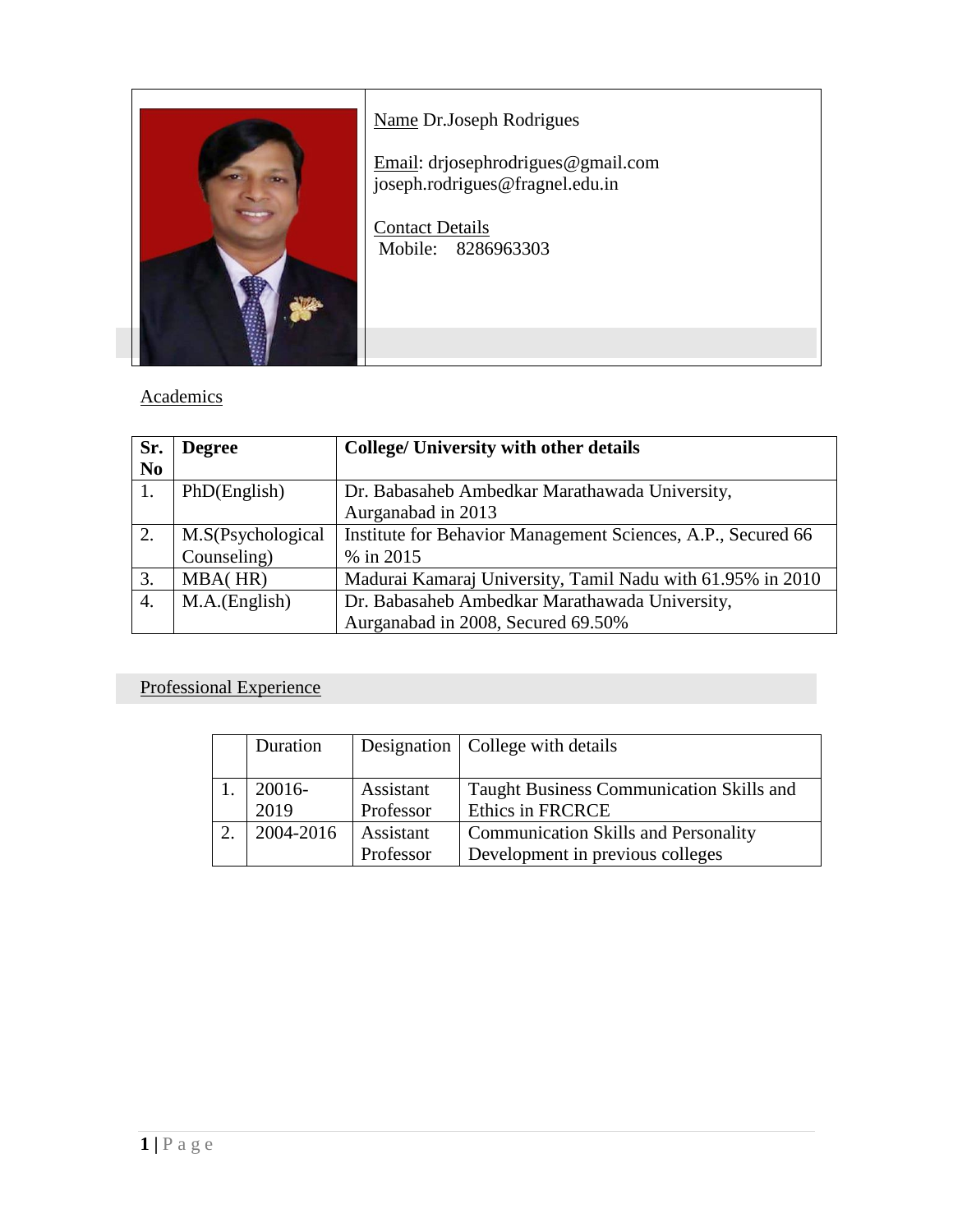|    | Duration  | Post         | Details                                   |
|----|-----------|--------------|-------------------------------------------|
|    |           |              |                                           |
|    | 2016-2019 | Professional | Motivating students for Higher studies,   |
|    |           | Counsellor   | Counselling students for any personal     |
|    |           |              | problems they face                        |
| 2. | 2016-2019 | Nodal        | Guidance to PMSSS students belonging to   |
|    |           | Officer      | Jammu and Kashmir for Admission process   |
|    |           |              | through AICTE                             |
| 3  | 2016-2019 | Boy's        | Responsible for Hostel at Kalina, Mumbai. |
|    |           | Hostel       |                                           |
|    |           | Warden       |                                           |

# Courses and Workshops

| Sr.          | Duration         | Institution | Details of the Course                                 |  |
|--------------|------------------|-------------|-------------------------------------------------------|--|
| no.          |                  |             |                                                       |  |
| $\mathbf{1}$ | <b>July 2016</b> | FrCrCe      | Soft Skills Training for B.E students for placements. |  |
|              |                  |             |                                                       |  |
|              | Nov 2016         | FrCrce      | Conducted session on Soft skills training to the      |  |
|              |                  |             | Librarians                                            |  |
| 2.           | May 2017         | FrCrce      | Organized ISTE approved STTP on 'Yoga for Health'     |  |
| 3.           | June 2017        | Chattisgarh | 3 weeks HRD Refreshers Training at Bilaspur           |  |
| 4.           | <b>July 2017</b> | VIIT, Pune  | Induction Program for one week                        |  |
| 5.           | January          | FrCrce      | Organized ISTE approved STTP on 'Mental Health'       |  |
|              | 2018             |             |                                                       |  |
| 6.           | Sept 2018        | FrCrce      | Sessions on GD and PI for BE students – Placement     |  |
|              |                  |             | related                                               |  |
| 7.           | July             | FrCrce      | Counselling sessions for New comers in Engineering    |  |
|              | 2016/17/18       |             |                                                       |  |

## Membership of Professional Bodies

| From<br>(Year) | Abbreviation | Name of Professional Institute and nature of membership |
|----------------|--------------|---------------------------------------------------------|
| 2006           | (ISTE)       | Indian Society for Technical Education—Life Member      |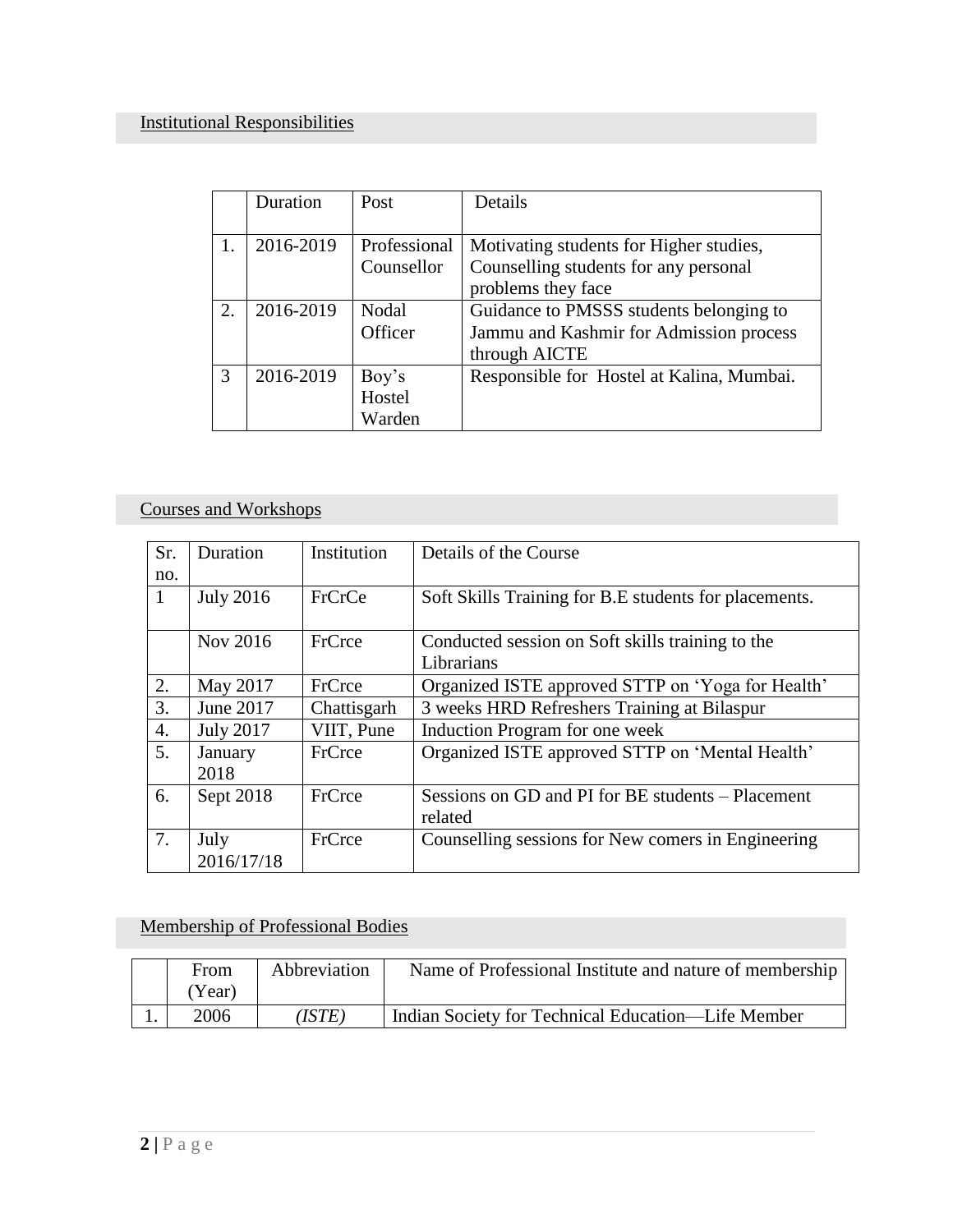Research Publications & Papers presented

### **PUBLICATIONS**

#### **PAPER PUBLISHED: 19**

**Indian English Writing and Communication Skills and Management Related**

#### **In Journal**

| 1) | "Migration and Diaspora: The Central Theme in Jhumpa Lahiri's Fictional                  |
|----|------------------------------------------------------------------------------------------|
|    | World", Thematics Journal of Indian Literature: A peer-reviewed inter-disciplinary       |
|    | International Research Journal, Vol-1 Issue: 3(Sept 2011), ISSN: 2231-4865,              |
|    | Pp.89-91.                                                                                |
| 2) | Chetan Bhagat: "A Real Taste of Refined Post Modern Indian Literature",                  |
|    | Thematics Journal of English Criticism: A peer-reviewed inter-disciplinary               |
|    | International Research Journal, Vol-1 Issue 1(Nov-11), ISSN: 2249-5959, Pp.13-14         |
| 3) | "A Generation of High-Technology for Value-based teaching of English",                   |
|    | multi-disciplinary<br>national<br>referred<br>Vishwabharati:<br>$\mathbf{A}$<br>research |
|    | journal, Vol3, Issue: 1(March2012), ISSN: 09759883, Pp.13-15                             |
| 4) | "Realistic Approach of Indian Writers in Enrichment of Long Narrative in                 |
|    | Prose" Vishwabharati: A multi-disciplinary International referred research               |
|    | journal, Vol3, Issue: 4(Dec 2012), ISSN: 0975-9883, Pp. 250-253                          |
| 5) | "New Generation Realism In Contemporary Fiction Of Jhumpa Lahiri and                     |
|    | Chetan Bhagat" Thematics: A peer-reviewed International Research Journal of              |
|    | English Studies, Vol-4 Issue:1(Jan 2013), ISSN: 0975-8313, Pp.62-64.                     |
| 6) | "Personality Development Through English to Inculcate Moral Values in                    |
|    | Indian Youths And Adults" International Journal of Scientific Research, Vol.2,           |
|    | Issue: 2(Feb 2013), ISSN: 2277-8160, Pp: 147-148                                         |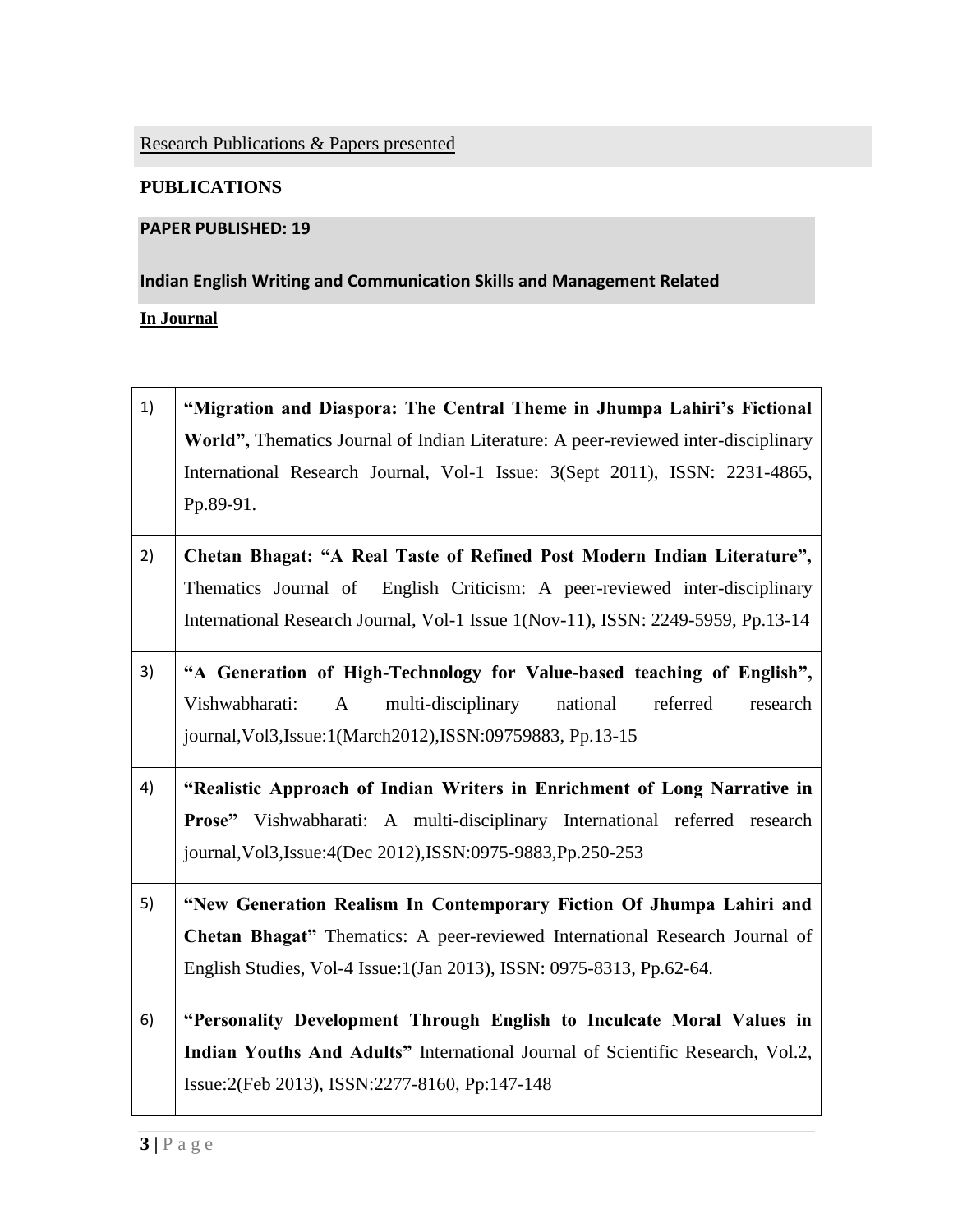7) **"Chetan Bhagat"s: One night @ the call center-A global post modern literature"** The Journal of Higher Education and Research Society (JHERS) ISSN No.2321-9432, Vol. 1, Issue 1, October 2013. 8) **English Communication skills: "Ways to remove the hanging sword of vernacular medium studied youth"** Thematic Journal of Communication Skills, A peer reviewed research journal,Vol.2,Issue:4,Oct 2013, ISSN 2277-3053 9) **A critical review on "Revolution 2020" – An amalgam of socio-political commercialization worked combined with love triangle,** Global journal for research analysis, A Peer Reviewed and Referred International Journal , ISSN no. 2277-8160,Volume 3, Issue: 8, August 2014, Page: 30-31 10) **The intergenerational aspect, revision and retention of cultural elements in the novel " The Namesake",** Critical responses to diasporic literature in English, ISBN 9789381723463, Sept: 2015, Page:328-329 11) **The Indian immigrant woman writer of "A Temporary Matter","** Women writers in English: Across the globe', ISBN: 9789387723524, March 2016, Page: 298-301 12) **Classroom administration of fresher faculties in Engineering college**, Proceeding"Administrative and Academic AuditAbhang Prakashan, ISBN: 978-93-84267-20-7,March 2016, Pages:49-53 13) **Role of English Language Teaching to progress placements in Engineering colleges at Mumbai**, A Peer Reviewed and Referred Indexed International Journal , ISSN no. 2250-1991,Volume 5, Issue: 6, June 2016, Page: 38-39 14) **Identity Crises in Jhumpa Lahiri"s "Unaccustomed Earth"**, Redefining Identites, Cultures and Literatures, Volume-I, ISBN: 978-81-8043-130-2, December 2016, Page: 250-255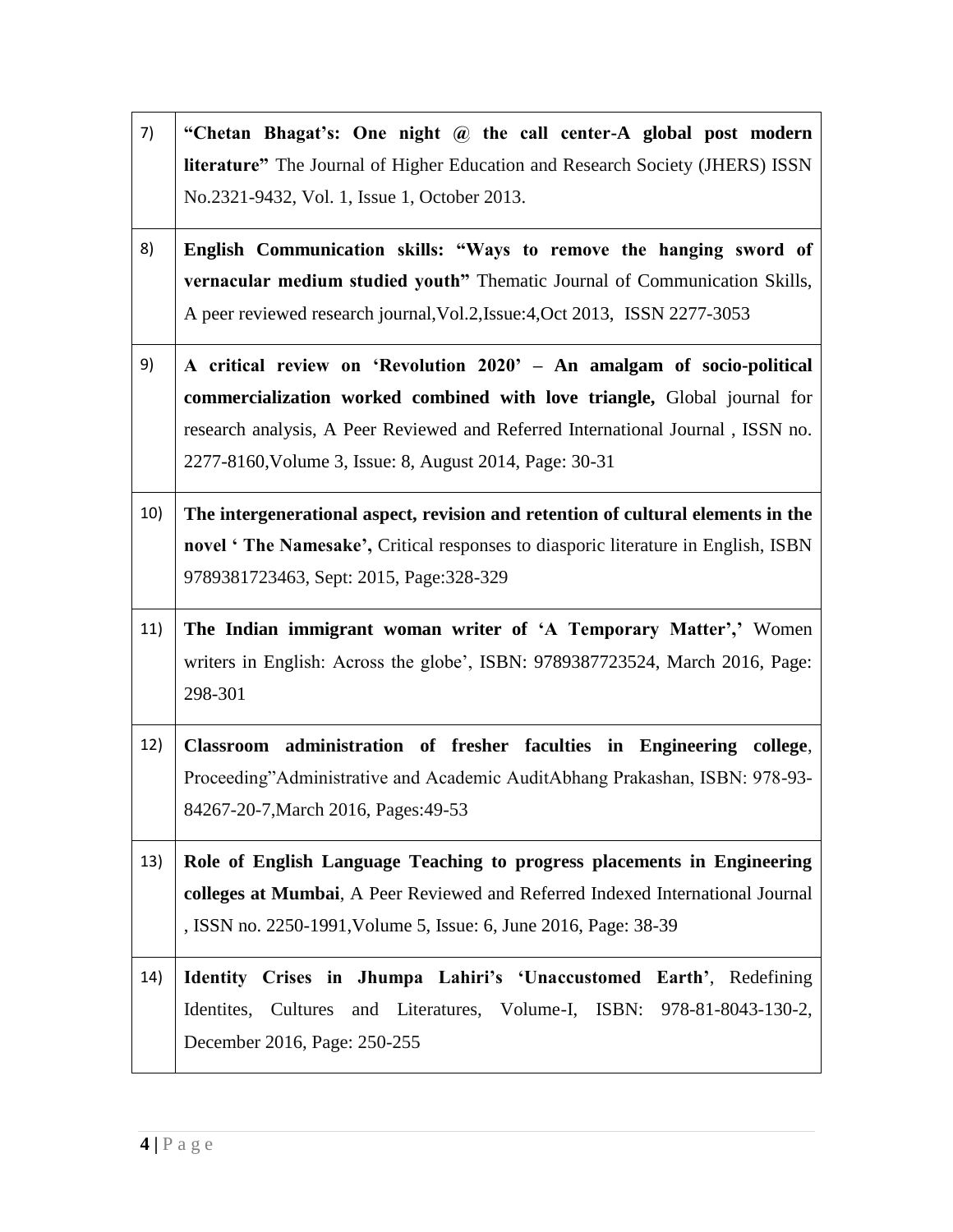| 15) | Case study of a rural area school and positive impact on the overall               |  |  |
|-----|------------------------------------------------------------------------------------|--|--|
|     | development of its students, International Research Journal of commerce,           |  |  |
|     | business and social sciences, ISSN:2277-9310                                       |  |  |
| 16) | Dr. Ambedkar's struggle for the Women's Pride of Modern India, Global Journal      |  |  |
|     | for research analysis, Volume:6, Issue-5, May 2017, ISSN No. 2277-8160, Page: 457- |  |  |
|     | 458                                                                                |  |  |
|     |                                                                                    |  |  |
| 17) | Social Media : A helpful tool for Psychological counselling at College,            |  |  |
|     | International Research Fellows Associations – Research Journey Dec 2017, ISSN      |  |  |
|     | 2348-7143, page: 99-101                                                            |  |  |
| 18) | Teaching Communication Skills to medical students: A great move towards            |  |  |
|     | successful doctor - Patient interaction, ugc Approved Multidisciplinary Journal    |  |  |
|     | No. 63017, ISSN: www.ijoaase.com/volume-7-issue-16/                                |  |  |
| 19) | Sustainable Development through Eco-Friendly program for Zero Paper                |  |  |
|     | Waste in Institutes and Universities, National refereed research journal.ISSN      |  |  |
|     | 2319-1740, July-Dec 2018                                                           |  |  |

### **In Conferences: 15**

## **Presented 9 papers at International and 5 at National and 1 State Level**

| 1) | National Seminar, Osmanabad,                | Chetan Bhagat: "A real taste of refined                     |
|----|---------------------------------------------|-------------------------------------------------------------|
|    | Maharashtra(Jan '11)                        | Post modern Indian Literature".                             |
| 2) | Focus Asia 2011, World Congress of Asian    | "Migration and Diaspora: The Central                        |
|    | Studies, Kolkatta. (Feb '11)                | Theme in Jhumpa Lahiri's Fictional                          |
|    |                                             | World".                                                     |
| 3) | International Seminar on "Humanistic        | "A Generation of High Technology for                        |
|    | Language and Literature and Teaching, Anna  | Value based teaching of English".                           |
|    | University, Chennai(18-19Feb '11)           |                                                             |
| 4) | International Conference on "Empowering the | <i>"Personality</i><br><b>Development</b><br><b>Through</b> |
|    | English Language Classroom", MNIT,          | English to Inculcate Moral Values in                        |
|    | Jaipur (18-19 Jan 2013)                     | <b>Indian Youths And Adults".</b>                           |
| 5) | International Conference on "Outcome based" | <b>English Communication Skills : Ways to</b>               |
|    | teaching and learning of English", Anna     | remove the hanging sword of Vernacular                      |
|    | University, Chennai (1-2 March 2013)        | <b>Studied Youth.</b>                                       |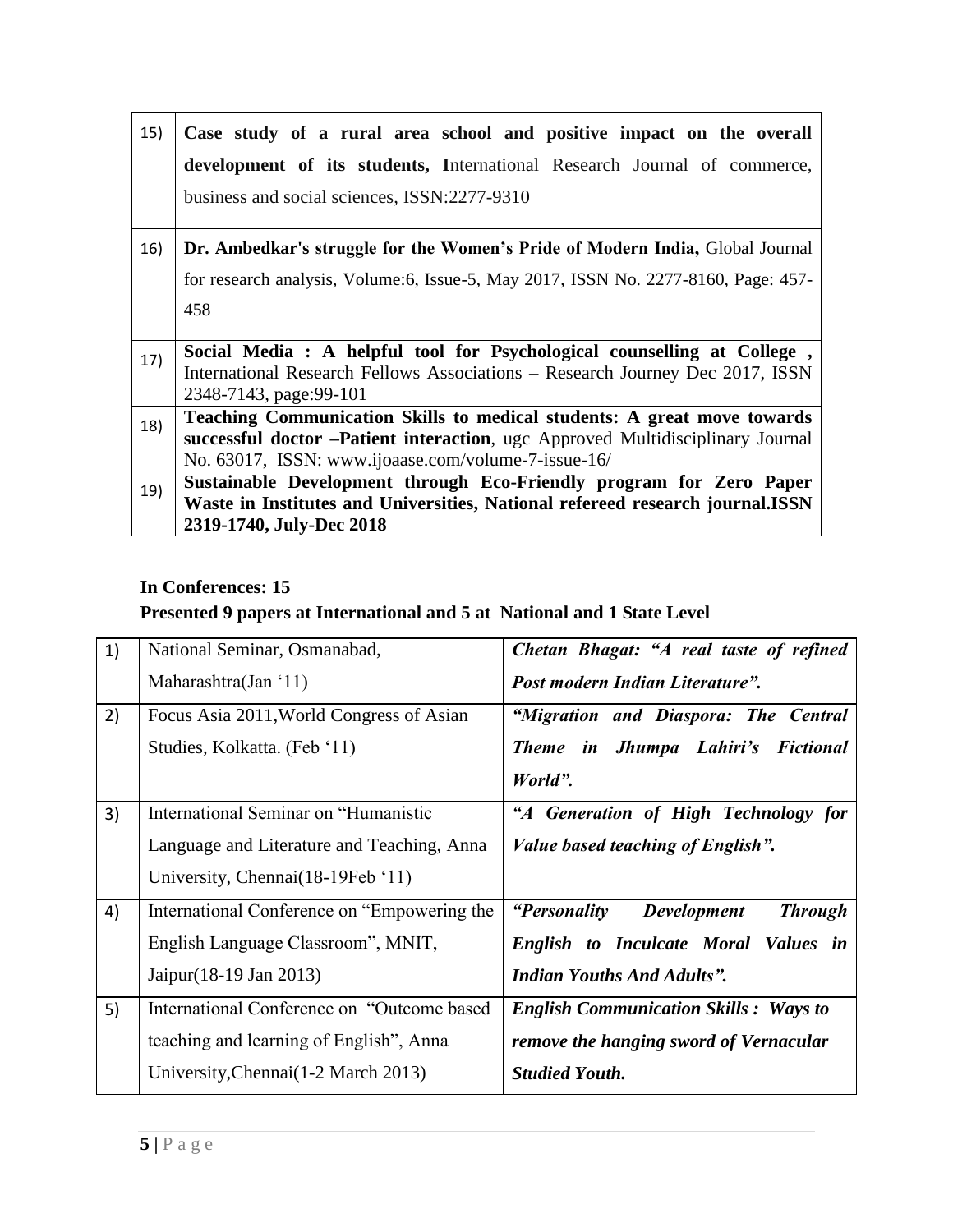| 6)  | National Conference on Indian Writing in        | <b>EL Writing- Chetan Bhagat: A voice of</b> |
|-----|-------------------------------------------------|----------------------------------------------|
|     | English, K.K. Wagh Arts, Science and            | new generation through his novels            |
|     | Commerce College, Pimpalgaon, Nasik (29-        |                                              |
|     | 30 March 2013)                                  |                                              |
| 7)  | International Seminar on "South Asian           | Chetan Bhagat's: One night @ the call        |
|     | Literature & Culture", Balewadi Stadium,        | center-A global post modern literature       |
|     | Pune.(06-07 Sept 13)                            |                                              |
| 8)  | International Seminar on "Immigrant,            | The intergenerational aspect, revision and   |
|     | Expatriate and Diasporic Sensibility in         | retention of cultural elements in the novel  |
|     | Literatures in English, Madurai, Tamil Nadu     | 'The Namesake'                               |
|     | (04 Sept 2015)                                  |                                              |
| 9)  | National Seminar on Women writers in            | The Indian immigrant woman writer of         |
|     | English: Across the globe, (March 2016)         | 'A Temporary Matter'                         |
| 10) | National Seminar on "Administrative and         | "Classroom Administration of Fresher         |
|     | academic Audit, Nanded(March 2016)              | <b>Faculties in Engineering College"</b>     |
| 11) | National Research conference, Aurangabad(9      | <b>Identity Crises in Jhumpa Lahiri's</b>    |
|     | & 10 Dec. 2016)                                 | 'Unaccustomed Earth'                         |
| 12) | International conference on contemporary        | 'Case study of a rural area school and       |
|     | issues in economics, commerce, humanities,      | positive impact on the overall               |
|     | social sciences, engineering, technology and    | development of its students'                 |
|     | management(28 Jan 2017), Mumbai.                |                                              |
|     | 13) Electronic Media: Language and Literatures, | Social Media: A helpful for Psychological    |
|     | State Level Seminar, K.S.K.W College,           | <b>Counselling at College</b>                |
|     | CIDCO, Nashik & Savitribai Phule,               |                                              |
|     | University, Pune (15-16 Dec 2017)               |                                              |
| 14) | $9th$ International Conference – Mapping        | <b>Sustainable Development through Eco-</b>  |
|     | Global Changes in business, economy,            | <b>Friendly program for Zero Paper Waste</b> |
|     | Society and Culture, Pacific University,        | in Institutes and Universities.              |
|     | Udaipur $-19-20$ January 2018                   |                                              |
| 15) | 12 International Conference on "Latest          | <b>Teaching Communication Skills to</b>      |
|     |                                                 |                                              |